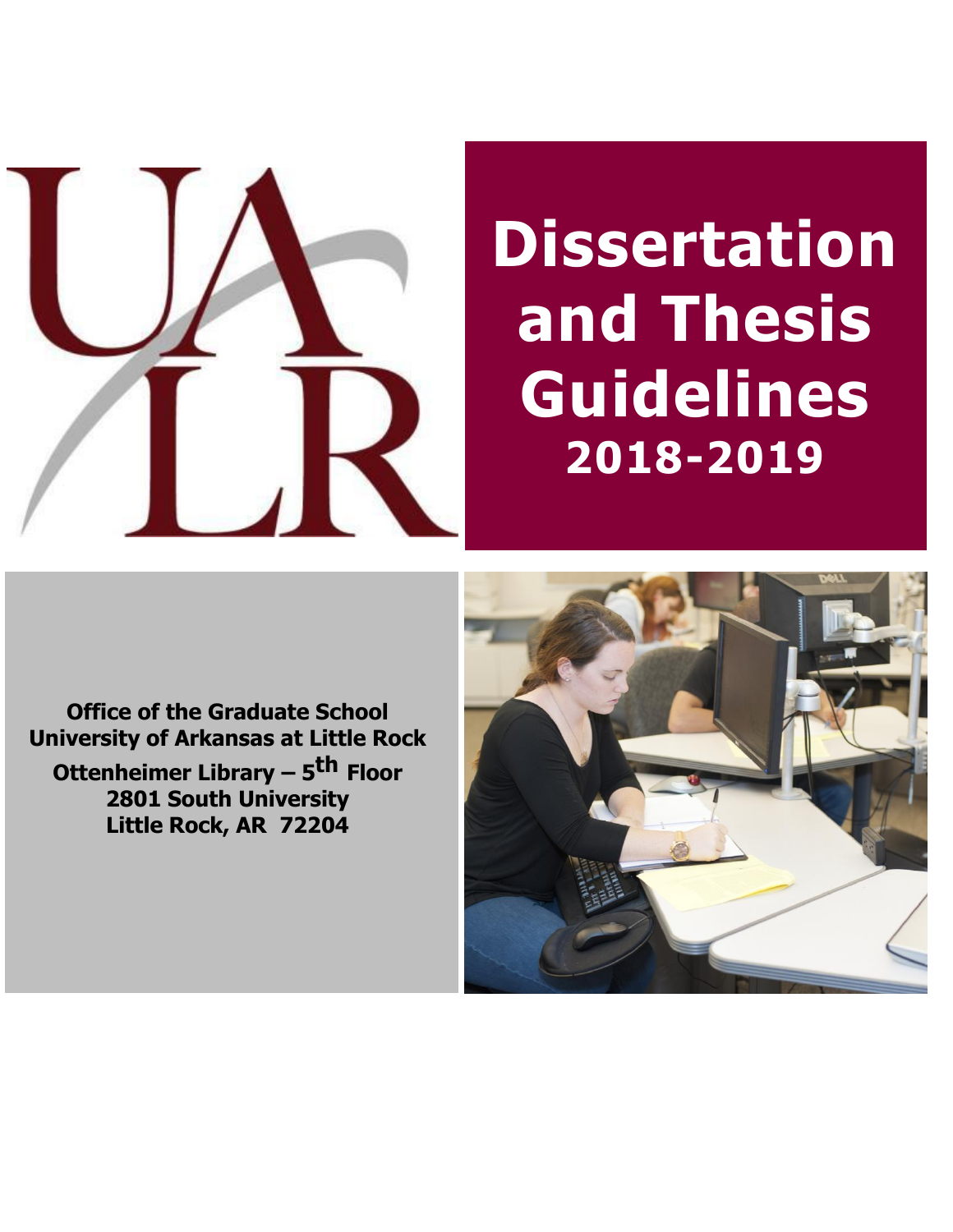# **TABLE OF CONTENTS**

| Protocols for Research Involving Human or Animal Subjects or Biohazardous |  |
|---------------------------------------------------------------------------|--|
|                                                                           |  |
|                                                                           |  |
|                                                                           |  |
|                                                                           |  |
|                                                                           |  |
|                                                                           |  |
|                                                                           |  |
|                                                                           |  |
|                                                                           |  |
|                                                                           |  |
|                                                                           |  |
|                                                                           |  |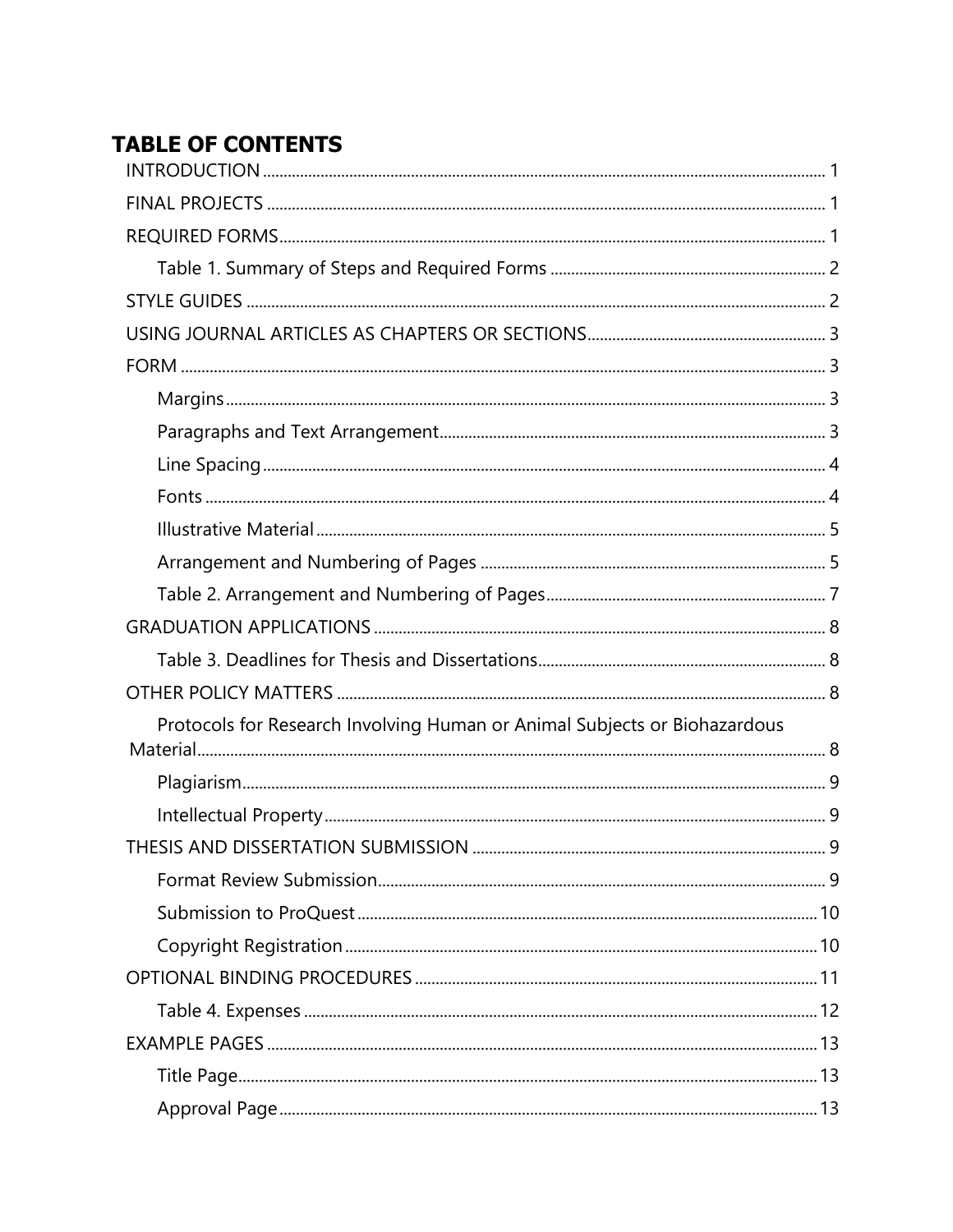|--|--|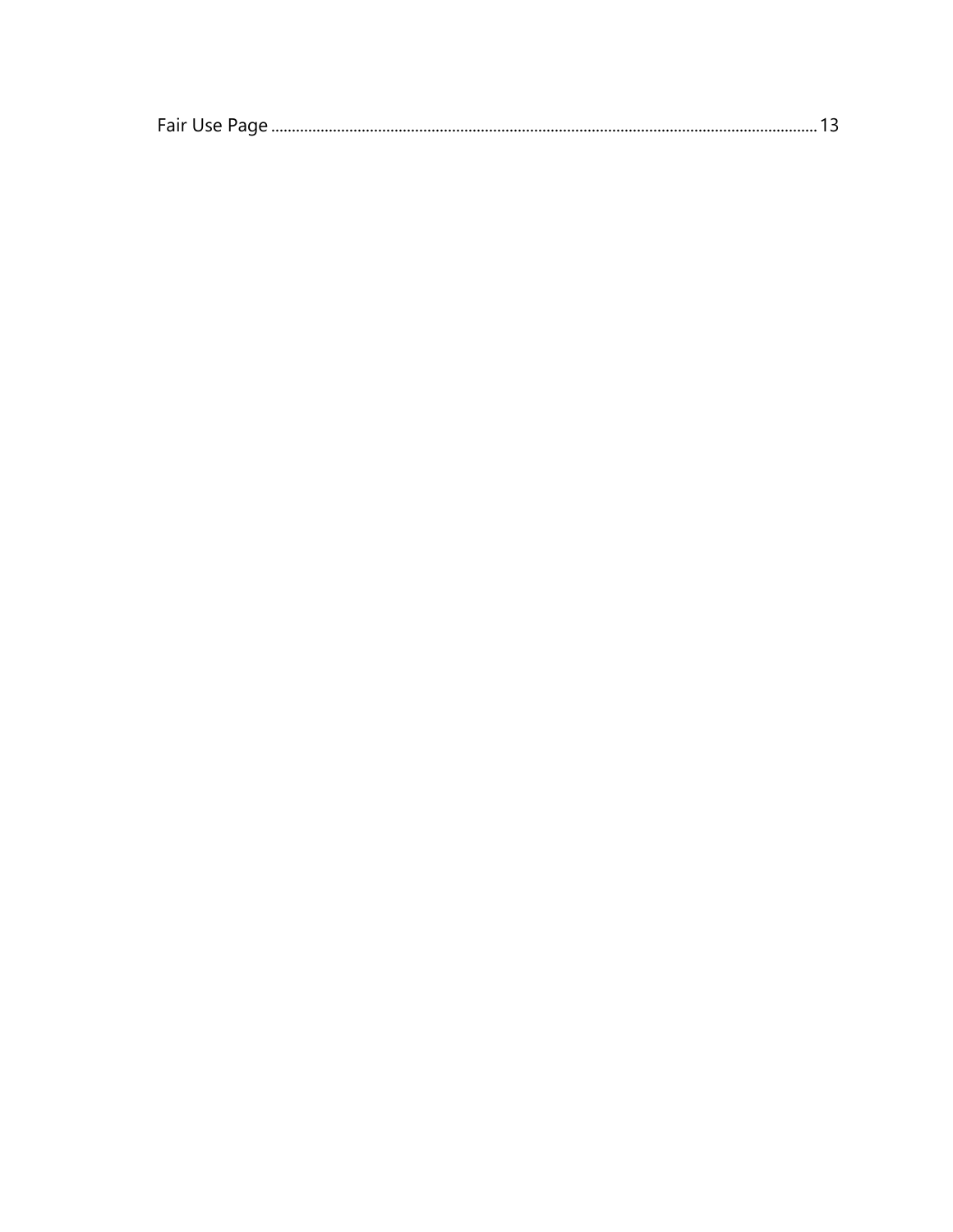# <span id="page-3-0"></span>**INTRODUCTION**

All candidates for advanced degrees should confer with their advisors and members of their graduate advisory committees to learn about any special departmental requirements for preparing graduate degree documents. In general, thesis and dissertations should display students' abilities to conduct scholarly investigation at an advanced level. Details of the project and the means for pursuit should be determined jointly by the student, faculty advisor, and graduate advisory committee.

## <span id="page-3-1"></span>**FINAL PROJECTS**

Students completing final projects other than thesis and dissertations should check with their graduate coordinators for specific instructions and deadlines. The *UALR Dissertation and Thesis Guidelines* may be used for final projects, though formal approval from the graduate dean is not necessary. There are no institutional requirements for digital submission of final projects other than thesis or dissertations, so submission deadlines to the Graduate School do not apply.

# <span id="page-3-2"></span>**REQUIRED FORMS**

After their committee has been formed, students should check with their department to ensure that they have submitted a completed **Appointment of Supervisory Committee form** to the Graduate School.

When projects are completed, students' advisors/graduate coordinators must submit a completed **Report of the Supervisory or Examining Committee form**. Students should check to make sure that this form has been filed with the Graduate School.

Additionally, students who are binding their thesis or dissertations must include signed copies of the **approval page** in each bound book. A template for the approval page can be found on the Graduate School website. It is also identical to the third required page of the front matter, except that it includes lines for signatures; see example pages at the end of the guidelines. See the Optional Binding Procedures section for more information.

Please see Table 1 on the following page for the mandatory form and project submission schedule.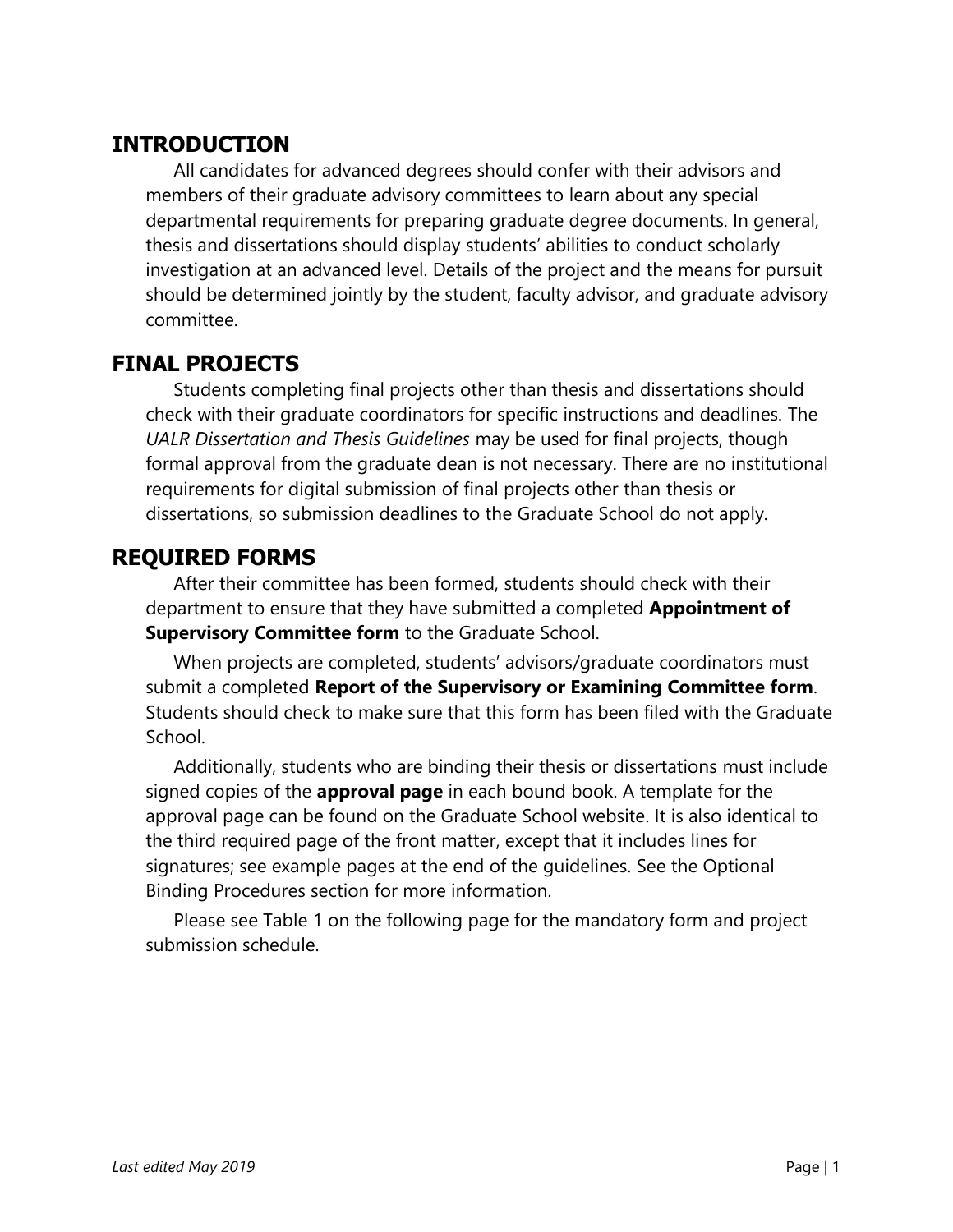# <span id="page-4-0"></span>**Table 1. Summary of Steps and Required Forms**

| What?                                                                                                      | <b>When?</b>                                                                                                                                | <b>Where?</b>                         |
|------------------------------------------------------------------------------------------------------------|---------------------------------------------------------------------------------------------------------------------------------------------|---------------------------------------|
| 1. Check that your<br>program has submitted<br>Appointment of<br><b>Supervisory Committee</b>              | At beginning of project                                                                                                                     | Graduate School                       |
| 2. Apply for graduation                                                                                    | At beginning of graduating term. See<br>http://ualr.edu/records/apply-to-graduate/                                                          | boss.ualr.edu                         |
| 3. Schedule<br>thesis/dissertation defense                                                                 | Well in advance of Graduate School's<br>submission deadline. Dates should be set<br>early to allow for revisions required by<br>committees. | With faculty advisor<br>and committee |
| 4. Submit one original<br>copy of defended<br>thesis/dissertation for<br>review                            | Before deadline (Table 3).                                                                                                                  | Graduate School                       |
| 5. Check that your<br>program<br>has submitted signed<br>Supervisory or Examining<br>Committee Report form | Form must be submitted by the same<br>deadline as the thesis/dissertation.                                                                  | Graduate School                       |
| 6. Upload<br>thesis/dissertation to<br>ProQuest                                                            | After all requested revisions have been<br>made.                                                                                            | ProQuest website                      |
| 7. Optional: Pay expenses<br>to ProQuest for copyright<br>or embargo                                       | At time of thesis/dissertation uploading                                                                                                    | Online at ProQuest                    |
| <b>Optional: Steps for Binding</b>                                                                         |                                                                                                                                             |                                       |
| Pay all binding expenses                                                                                   | At time of delivery of final, unbound copies to<br>the Graduate School. Bring receipt to Graduate<br>School.                                | <b>UALR Cashier's Office</b>          |
| Deliver correct number of<br>unbound copies                                                                | After Graduate School format review has been<br>completed.                                                                                  | Graduate School                       |

# <span id="page-4-1"></span>**STYLE GUIDES**

In addition to following the *UALR Dissertation and Thesis Guidelines*, thesis or dissertations must be prepared in accordance with a nationally recognized standard for style and citation, which differ widely amongst programs. Most programs at UALR will recommend a style manual for their discipline. As a courtesy to outside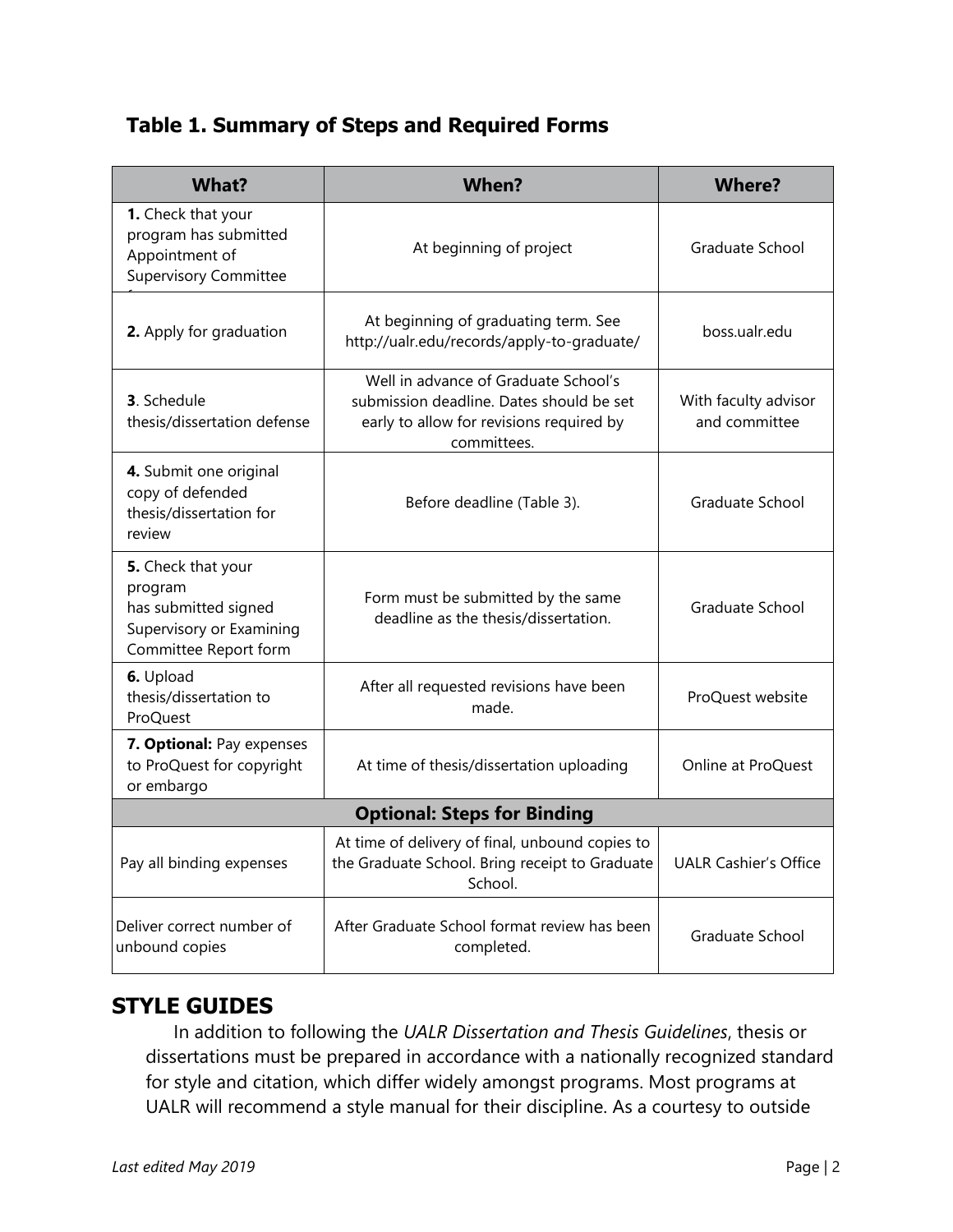members of your committee, you should indicate in a note which style manual you used.

Candidates are free to use the style manual suitable to their disciplines, as long as it complies with the format and content guidelines given in this publication. Only the most recent editions of style manuals should be used, and the style must be consistent throughout. If your style manual conflicts with the *UALR Dissertation and Thesis Guidelines*, the requirements of the *Guidelines* should be followed.

If you need assistance citing references or choosing the right style manual for your field, visit [ualr.libguides.com.](http://ualr.libguides.com/) On that site, you will find online style manuals as well as RefWorks, a program that will help you cite your references.

# <span id="page-5-0"></span>**USING JOURNAL ARTICLES AS CHAPTERS OR SECTIONS**

Occasionally, thesis/dissertations may include articles that have been or will be submitted to journals for publication. **The student must be the first author of each article submitted.** Individual articles serving as chapters might not all have the same internal structure. It is acceptable for each chapter to be presented in the style appropriate to the journal.

**If any of your chapters are also journal articles, you must include a preface**  before the body of the thesis/dissertation stating to which journals the chapters have been submitted for publication. A preface before each chapter is not necessary. See Table 2 for the proper placement.

The standard requirements for margins, figures, tables, and the other elements covered in this guide apply to thesis/dissertations that include journal articles. Reference sections should follow the style of the journal to which you submitted the article. Continuous pagination is required throughout the body of the manuscript.

## <span id="page-5-1"></span>**FORMATTING**

**NOTE: bound copies of thesis and dissertations are no longer required by the Graduate School.** However, your program may still require bound copies; you should check with them to be sure. If you choose to bind copies, your margins need to be 1.5 inches on the left and 1 inch on the top, right, and bottom; these margins are acceptable for your ProQuest submission as well. You may also leave signature lines in your front matter for your ProQuest submission.

## <span id="page-5-2"></span>**Margins**

If you are not binding, left, right, top, and bottom margins must be 1 inch in **all** sections of the thesis/dissertation, including front matter and references.

#### <span id="page-5-3"></span>**Paragraphs, Justification, and Text Arrangement**

- Paragraph formatting should be consistent throughout the document.
- New paragraphs should be indented.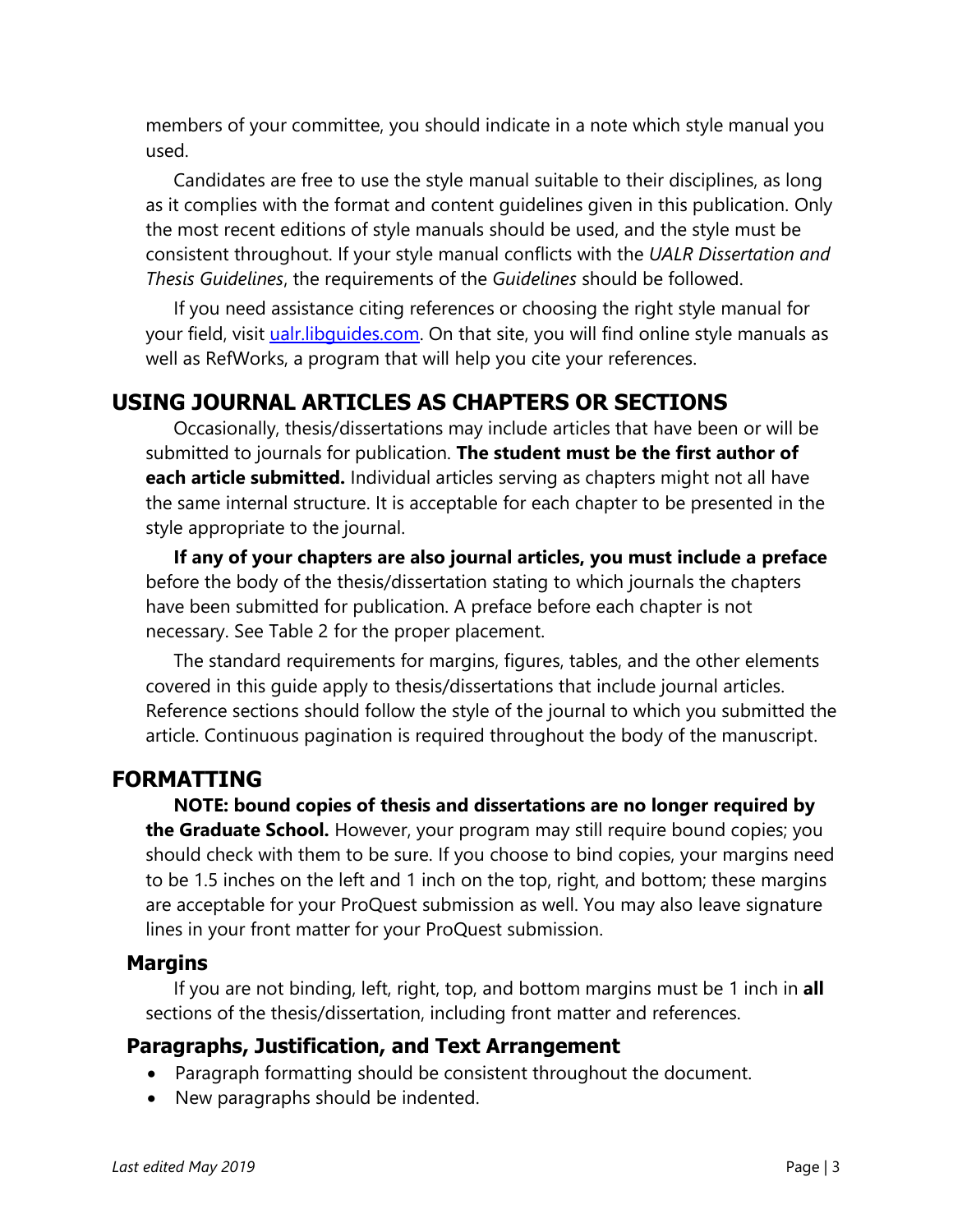- Except where the guidelines specify otherwise, all text must be **left justified**.
- A new paragraph beginning at the bottom of a page must have at least two **full** lines of text before a page break occurs. If two full lines will not fit at the bottom of the page, the entire paragraph should be moved to the following page.
- A paragraph ending at the top of a page must have at least two full lines of text. The preceding page may be shorter to allow for this adjustment.

## <span id="page-6-0"></span>**Line Spacing**

- Double space all material, including the table of contents, the body of the thesis/dissertation, and the reference/bibliography section, except the sections listed below.
- Single space the title page, the copyright page, the approval page, the fair use page, and the title section (title, name, and graduation date) of the abstract page. Examples of these pages are given at the end of this document.
- If included, footnotes and endnotes may be single spaced.
- Do **not** hyphenate words at the end of a line.

## <span id="page-6-1"></span>**Font Styles and Sizes**

You may choose one font for headings and subheadings and a different font for body text. However, the fonts you choose must be used consistently throughout the manuscript. You must select an embedded TrueType font that will upload easily to ProQuest (*see "Submission to ProQuest"*). Script fonts may not be used.

Examples of TrueType fonts include:

- Arial (*example of a sans serif font*)
- Times New Roman (*example of a serif font*)
- Century
- Courier New
- Garamond
- Georgia
- Microsoft Sans Serif
- Tahoma
- Trebuchet MS
- Verdana

Serif fonts have small decorative lines ("serifs") added to the basic form of characters, while sans serif fonts do not. You may choose to use either or both font types—one for headings, one for body text—in your thesis/dissertation. Generally, sans serif fonts are more easily read in electronic forms and serif fonts in printed materials. In order to ensure that your document can be microfilmed clearly, choose a font with no more than 10 or 12 characters per inch.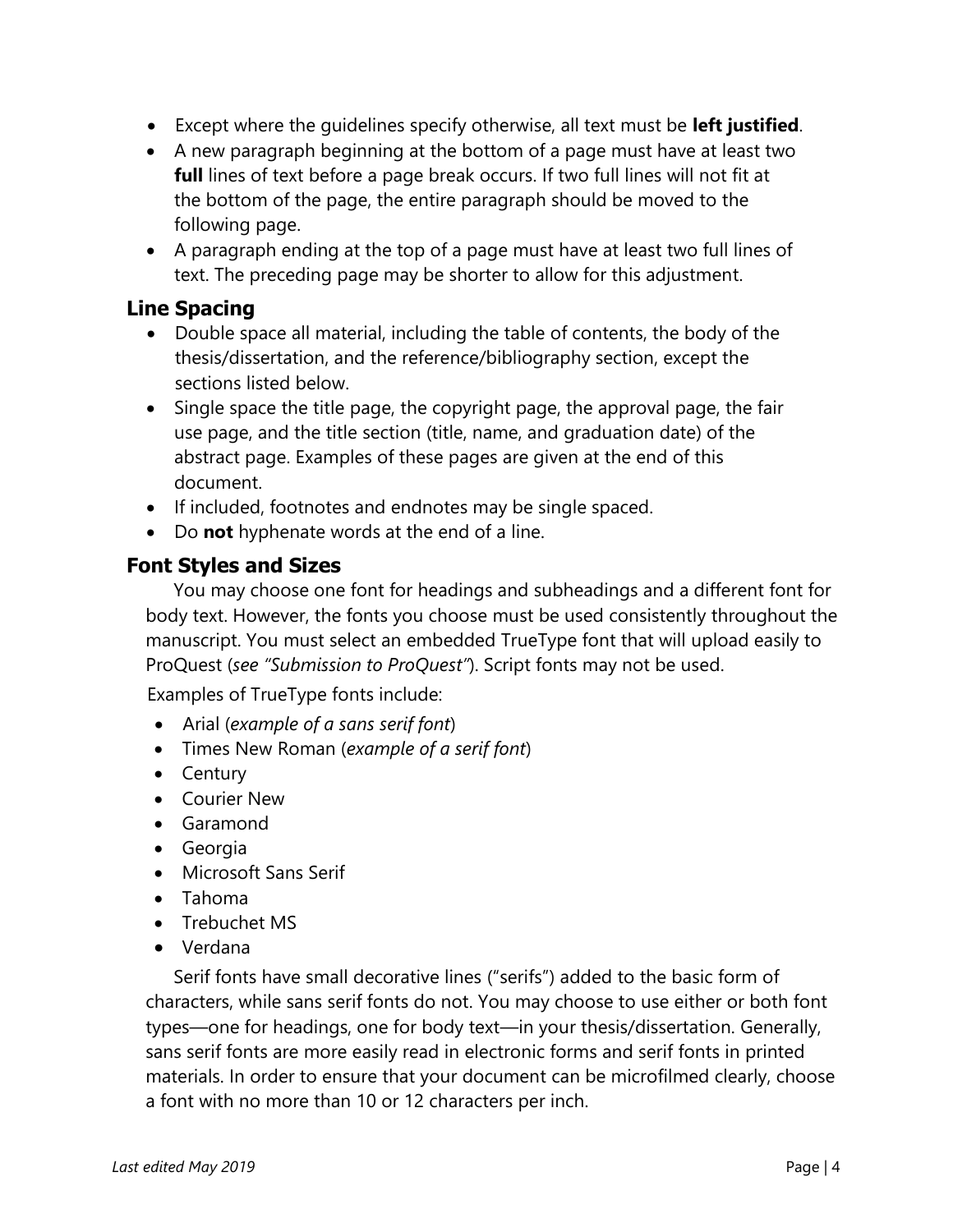#### **Required font sizes:**

- Use 12-point fonts for regular text.
- Headings may be 14- or 16-point.
- Embedded tables, figures, captions, etc. may be smaller than 12 point but must be at least 10-point.

Symbols and Greek letters may be used in equations, formulae, and other non-text presentations. Italics may be used for special emphasis, foreign words, and the citation of titles of books, magazines/journals, or newspapers.

## <span id="page-7-0"></span>**Illustrative Material**

Charts, graphs, tables, and other illustrative material may be in color ink, but make sure your colors will be distinct in greyscale. **All illustrative material must stay in the regular, required page margins.**

If you use figures, illustrations, tables, symbols, abbreviations, and/or nomenclature, you must include a corresponding list of each after your table of contents. The list of figures or illustrations and the list of tables must include the page numbers for each figure, illustration, and table. The following lists should be separate, starting on their own page and named and ordered as they appear below.

- List of Figures or Illustrations
- List of Tables
- List of Symbols
- List of Abbreviations
- List of Nomenclature

## <span id="page-7-1"></span>**Arrangement and Numbering of Pages**

See Table 2 for a comprehensive breakdown of page numbering requirements.

- Certain front matter pages do not require numbering, as noted in Table 2. Also see the example pages at the end of this document for reference.
- All pages from the first page of the table of contents to the page immediately before the introduction must have lowercase Roman numerals (v, vi, vii, etc.).
	- o Roman numerals should be centered 1 inch from the bottom of the page.
	- o The pages before the table of contents are counted but not numbered. As a result, your first roman numeral will never be "i".
- Arabic numerals (1, 2, 3, etc.) must be used in the main body text, and in all subsequent sections of the document.
	- o Arabic numeral page numbers should be placed 1 inch from the right edge in the top corner and .5 inches from the top of the page.
	- o The page numbering for the main body text starts over at 1.
	- o Arabic numerals should be consecutive through the appendices.
- Insert a section break after front matter to change your numbering styles.
- The contents of all lists, including the table of contents, list of figures, and list of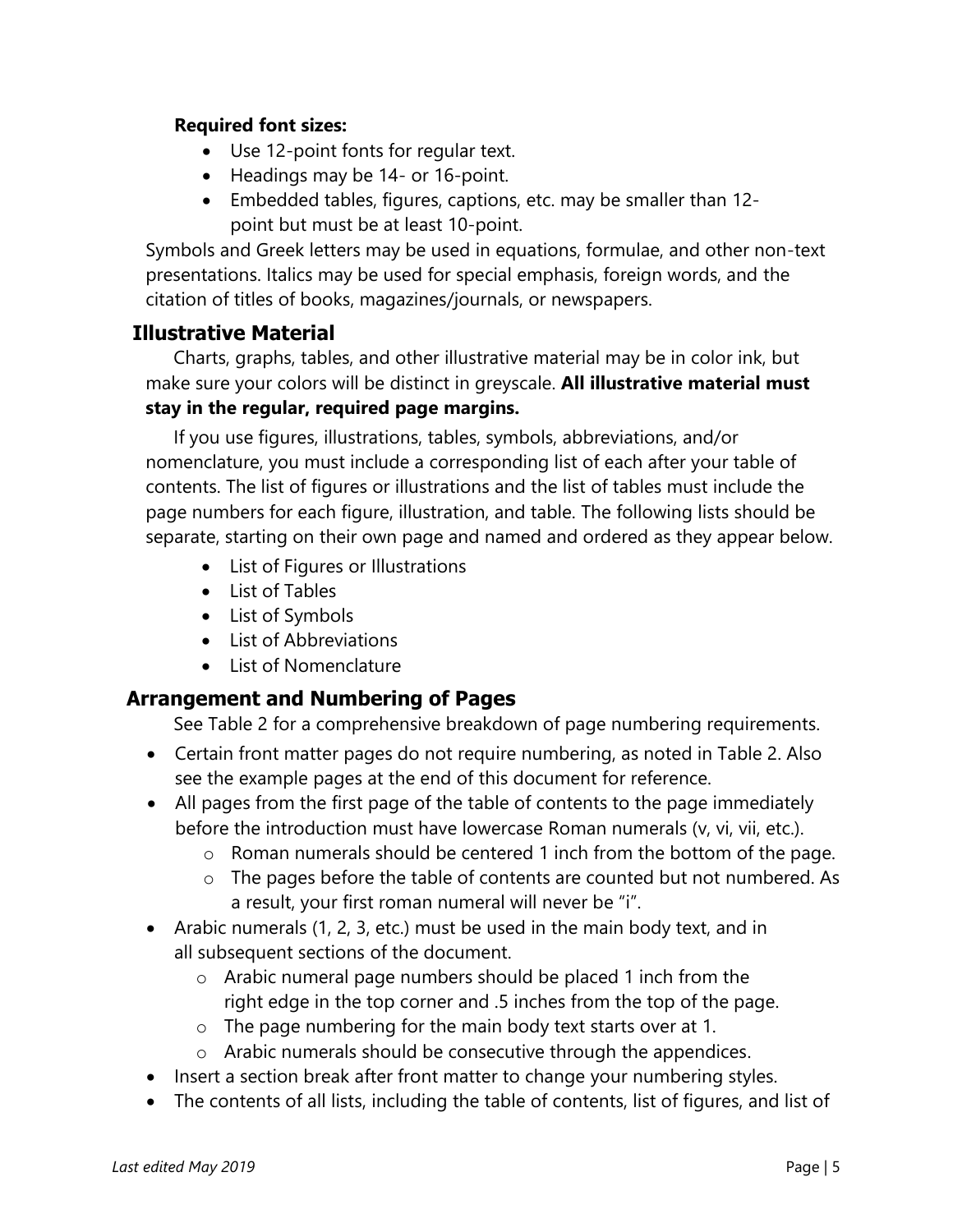tables, should be **aligned flush with the one inch right-hand margin**. You may use dot leaders or lines between the titles of document parts and their corresponding page numbers. See this document's table of contents for an example.

• Numbers on landscape pages should be placed in the right-hand corner and oriented the same as page numbers on portrait pages. Note: The top of landscape pages should face the left side of the page.



*Example of page numbering for landscape pages*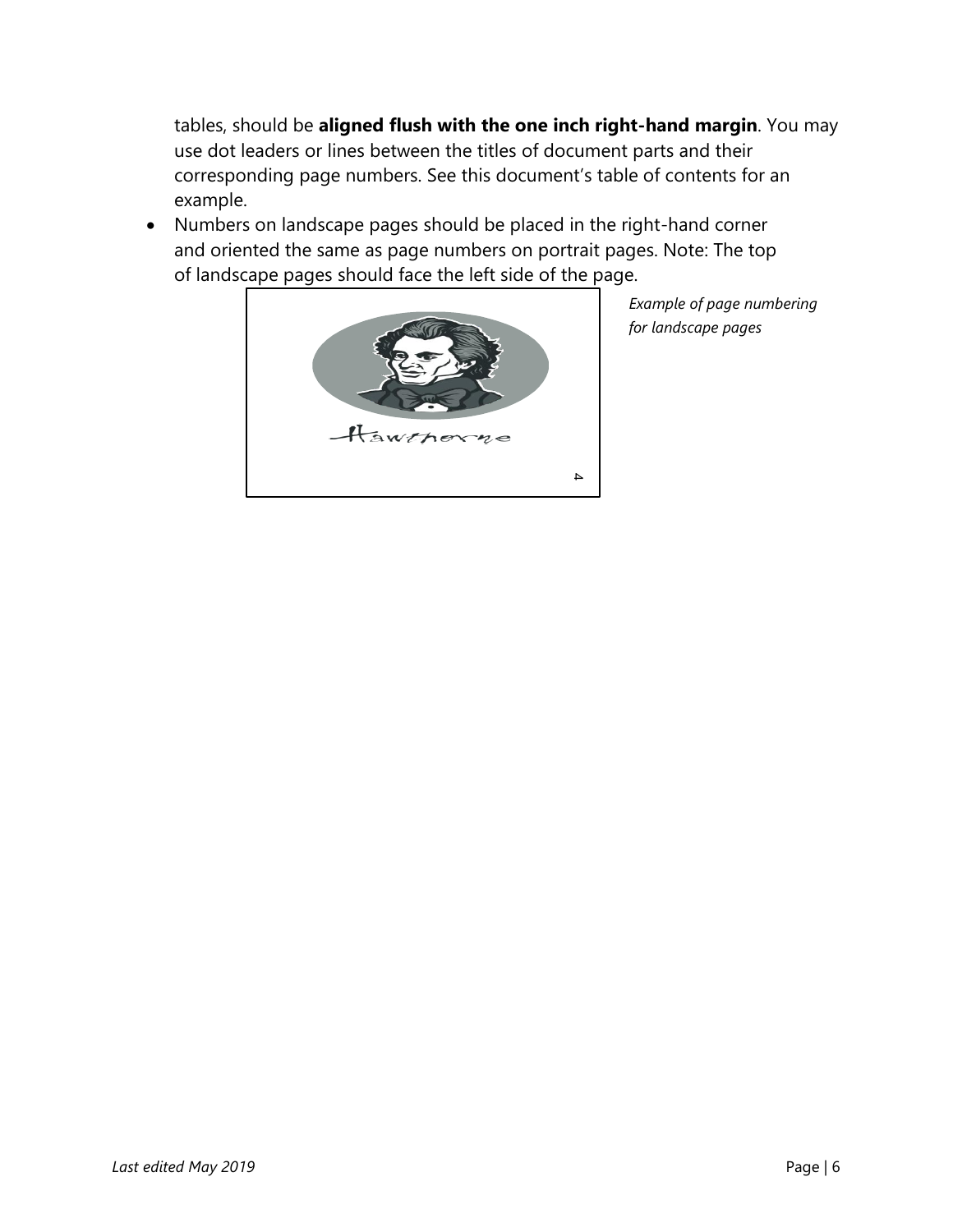| <b>Order</b>                                       | <b>Requirements</b>                                                            | <b>Page Number</b><br><b>Placement</b>                       | <b>Listed in</b><br><b>Table of</b><br><b>Contents</b> |
|----------------------------------------------------|--------------------------------------------------------------------------------|--------------------------------------------------------------|--------------------------------------------------------|
| <b>Front Matter</b>                                | <b>Required/Optional</b>                                                       | <b>Lower-Case Roman</b><br><b>Numerals</b>                   | Yes/No                                                 |
| <b>Title Page</b>                                  | Required                                                                       | Count but do not number                                      | No                                                     |
| Copyright Page                                     | Required                                                                       | Count but do not number                                      | No                                                     |
| Approval Page                                      | Required                                                                       | Count but do not number                                      | No                                                     |
| Fair Use and<br><b>Duplication Page</b>            | Required                                                                       | Count but do not number                                      | No                                                     |
| Abstract                                           | Required                                                                       | Count but do not number                                      | No                                                     |
| Dedication                                         | Optional                                                                       | Count but do not number                                      | No                                                     |
| Acknowledgments                                    | Optional                                                                       | Count but do not number                                      | No                                                     |
| Protocol/IRB Approval<br>Statement                 | Required<br>if needed                                                          | Count but do not number                                      | No                                                     |
| <b>Table of Contents</b>                           | Required                                                                       | Bottom center                                                | No                                                     |
| List of Figures or<br>Illustrations                | Required<br>if used in text                                                    | Bottom center                                                | Yes                                                    |
| List of Tables                                     | Required<br>if used in text                                                    | Bottom center                                                | Yes                                                    |
| List of Symbols,<br>Abbreviations,<br>Nomenclature | Required if used and not<br>explained in text                                  | <b>Bottom center</b>                                         | Yes                                                    |
| Preface                                            | Optional                                                                       | Bottom center                                                | Yes                                                    |
| <b>Body Text</b>                                   | <b>Required/Optional</b>                                                       | <b>Arabic Numerals,</b><br><b>Starting over at 1</b>         | Yes/No                                                 |
| Introduction                                       | Optional                                                                       | Upper right corner                                           | Yes                                                    |
| Body of Text                                       | Required                                                                       | Upper right corner                                           | Yes. List all<br>Headings.                             |
| <b>End Matter</b>                                  | <b>Required/Optional</b>                                                       | <b>Arabic Numerals</b><br>(continue sequential<br>numbering) | Yes/No                                                 |
| Endnotes                                           | Optional. If used, format<br>according to discipline's<br>style manual.        | Upper right corner                                           | Yes                                                    |
| References                                         | Required if used in text.<br>Format according to<br>discipline's style manual. | Upper right corner                                           | Yes                                                    |
| Appendices                                         | Optional                                                                       | Upper right corner                                           | Yes. List each<br>Appendix.                            |

# <span id="page-9-0"></span>**Table 2. Arrangement and Numbering of Pages**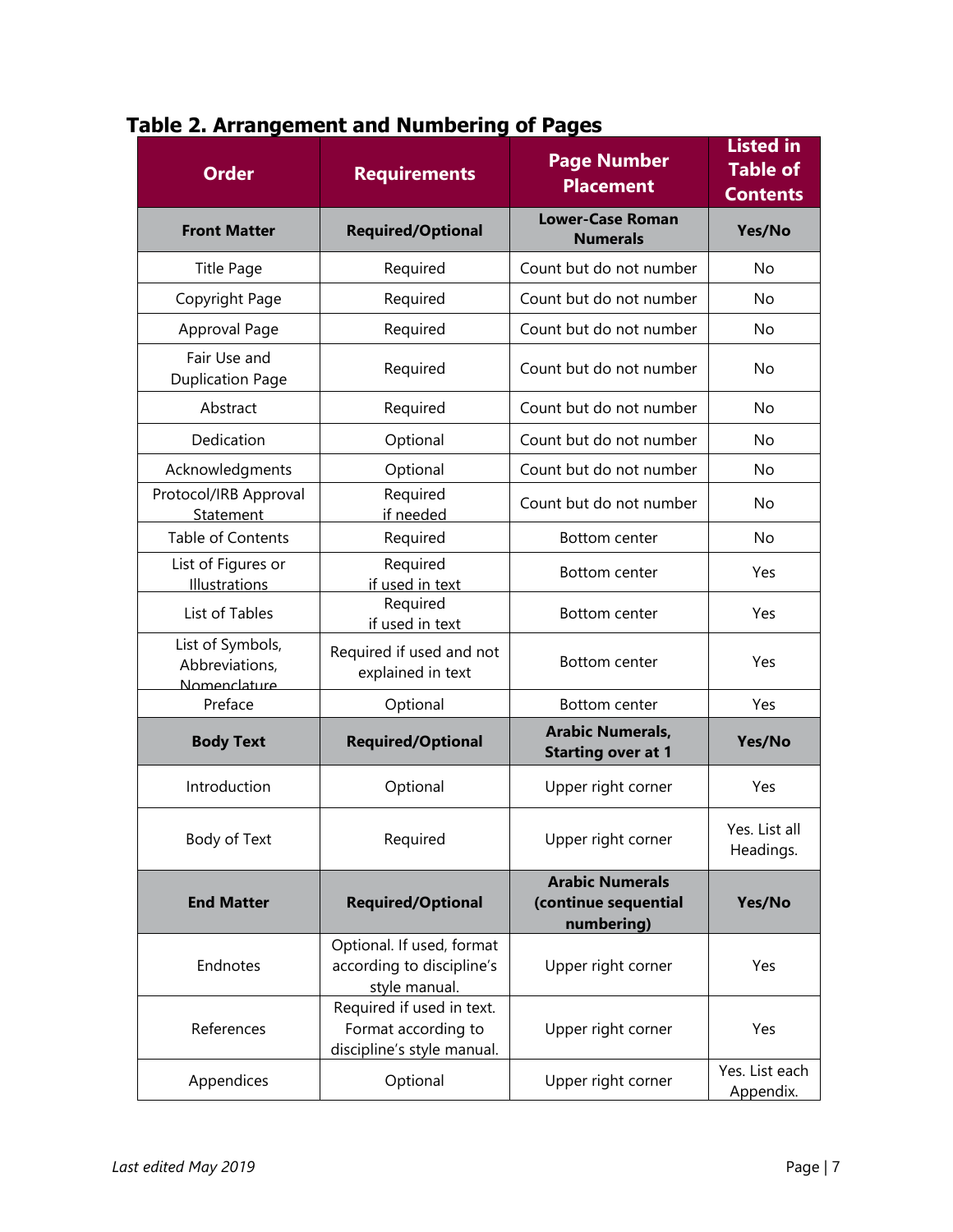# <span id="page-10-0"></span>**GRADUATION APPLICATIONS**

In addition to meeting the deadlines listed in Table 3, all students must apply for graduation via their BOSS accounts (boss.ualr.edu). Applications should be submitted by the deadline for the semester in which a student expects to graduate. Applications submitted after the deadline will not be accepted. For specific graduation application deadlines, check [http://ualr.edu/records/.](http://ualr.edu/records/)

If students do not satisfy their requirements by the original graduation date, **they must reapply** for graduation. **Graduation applications do not roll over**. For example, if a student applies for spring graduation by the spring application deadline but is not able to complete graduation requirements until the summer, the student must apply for summer graduation by the summer application deadline date. Graduate program coordinators must also complete all appropriate sections for each graduation application.

<span id="page-10-1"></span>

|             | <b>FORMAT REVIEW</b>                                      | <b>SIGNED REPORT</b><br><b>FORM</b>                                                                                                                         | <b>PROQUEST SUBMISSION</b>                                                             |  |
|-------------|-----------------------------------------------------------|-------------------------------------------------------------------------------------------------------------------------------------------------------------|----------------------------------------------------------------------------------------|--|
| <b>WHAT</b> | One unbound,<br>School. Digital or<br>hard copy accepted. | Signed Supervisory or<br>successfully defended Examining Committee<br>copy due to Graduate Report form due to the<br>Graduate School,<br>submitted by dept. | One copy in PDF form, with<br>all requested corrections<br>made, due to ProQuest site. |  |
|             | Fall graduation: December 1 at 5:00 p.m.                  |                                                                                                                                                             |                                                                                        |  |
| WHEN        | Spring Graduation: May 1 at 5:00 p.m.                     |                                                                                                                                                             | As soon as possible after<br>corrections have been                                     |  |
|             | Summer Graduation: August 1 at 5:00 p.m.                  |                                                                                                                                                             | made.                                                                                  |  |

## **Table 3. Deadlines for Thesis and Dissertations**

## <span id="page-10-2"></span>**OTHER POLICY MATTERS**

## <span id="page-10-3"></span>**Protocols for Research Involving Human or Animal Subjects or Biohazardous Material**

Candidates using surveys, experiments, etc. involving human subjects or animals should contact the Office of Research and Sponsored Programs (ORSP) **before they begin their research**. Research involving human or animal subjects must be reviewed by the Institutional Review Board (IRB) or Institutional Animal Care and Use Committee (IACUC), even to document that IRB approval is not needed for the research design. (*See [ualr.edu/irb/](http://ualr.edu/irb/) for IRB information.*)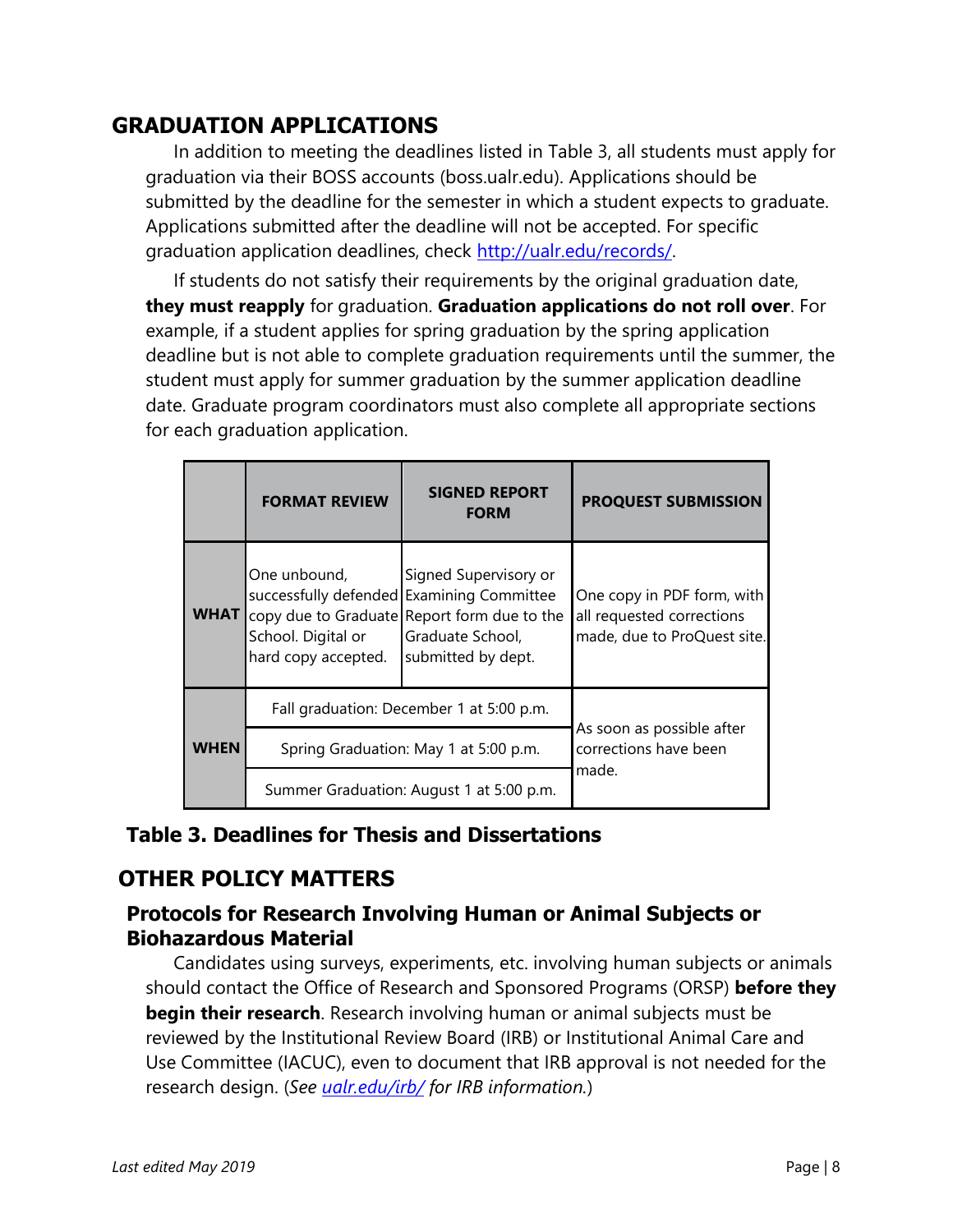Likewise, research involving recombinant DNA, radioisotopes, or other hazardous materials must receive prior approval from the Environmental Health and Safety Committee (EHSC) or Radiation Safety Committee (RSC). Students should contact their advisor early for the appropriate action if their research involves biohazardous materials.

If a student's project has been approved by the IRB, IACUC, EHSC, or RSC, an official **Protocol Approval Statement** must be included in the thesis or dissertation (*see appropriate order in Table 2*), listing the name of the project, committee name, approval date, and protocol number.

#### <span id="page-11-0"></span>**Plagiarism**

Claiming the exact words, paraphrases, ideas, arguments, or thoughts of another as your own is plagiarism, and UALR Policies require disciplinary action (possibly including dismissal) and/or grade adjustments for this offense. Quotation marks should be used to indicate the exact words of another. **Each time** you paraphrase the words of another (such as in summarizing passages, rearranging sentence order, or changing words), or reference someone else's ideas, you must credit the source in your writing. Most style manuals define plagiarism and cite examples, telling you how to avoid it. For more information about plagiarism, you can visit [ualr.edu/writingcenter/index.php/plagiarism](http://ualr.edu/writingcenter/index.php/plagiarism/) or [ualr.edu/copyright.](http://ualr.edu/copyright/)

#### <span id="page-11-1"></span>**Intellectual Property**

If your project involves an invention or idea that could be patented, your faculty advisor must submit a UA Invention Disclosure Form to the UALR Patent and Copyright Committee. If you believe your ideas may be patentable, speak to your project advisor immediately about privacy issues. The circulation of your thesis or dissertation as well as your project defense can be affected pending the Committee's examination. For more information, visit [ualr.edu/techlaunch/home/for-inventors/disclosing-your-invention/.](http://ualr.edu/techlaunch/home/for-inventors/disclosing-your-invention/)

## <span id="page-11-2"></span>**THESIS AND DISSERTATION SUBMISSION**

To satisfy the Graduate School's thesis and dissertation requirements, students must submit a final, defended copy of their project by the appropriate deadline (*see Table 3*) to the Graduate School for review and, after making any requested changes, submit an **electronic copy in PDF** form to ProQuest (See "Submission to ProQuest" below). The thesis or dissertation must then be accepted in ProQuest. Graduate degrees will not be posted to transcripts nor diplomas distributed until final copies of thesis and dissertations are approved by the Graduate School and a PDF version of the project is uploaded to and accepted on ProQuest.

## <span id="page-11-3"></span>**Format Review Submission**

Students must submit **one** original, successfully defended copy of their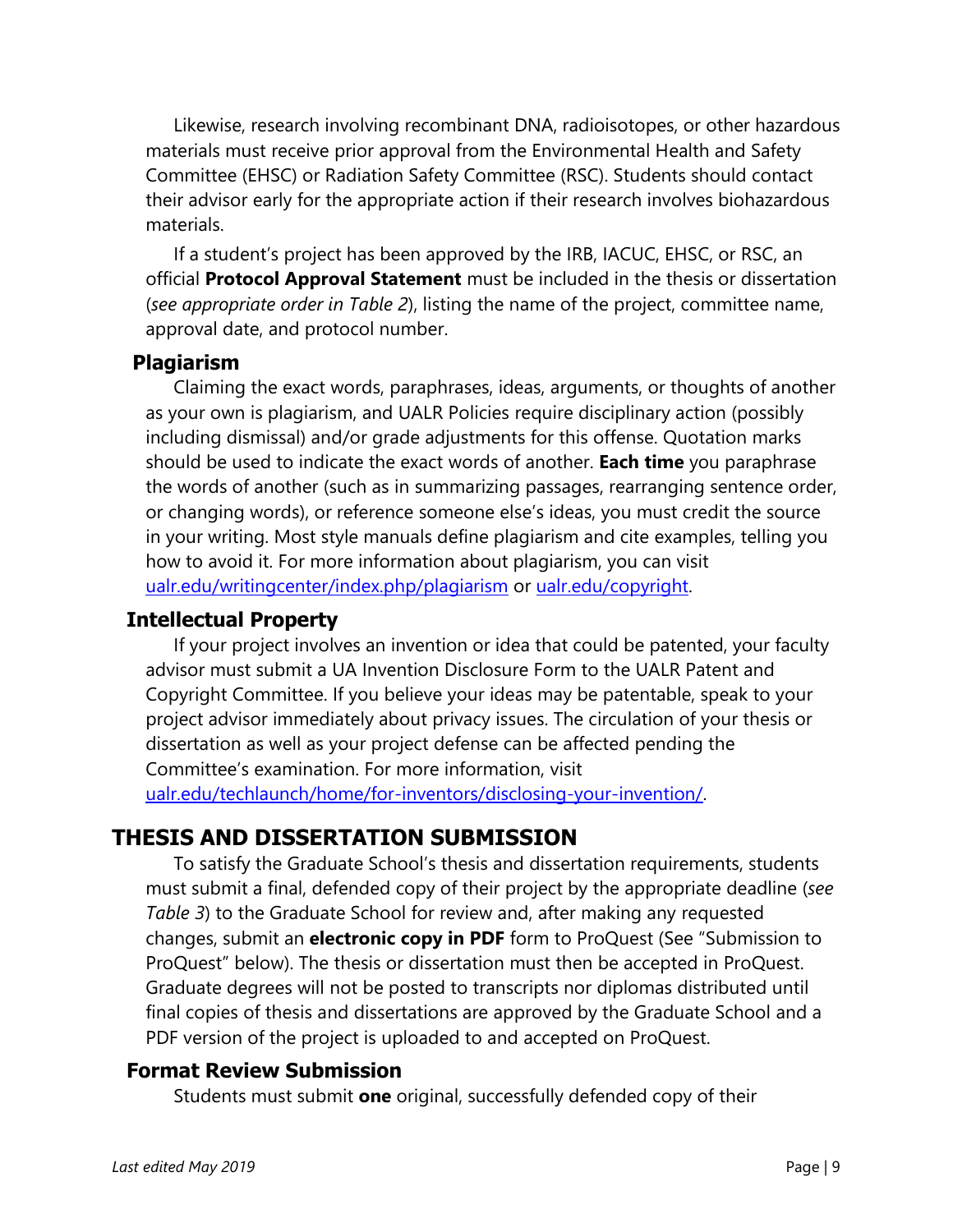thesis/dissertations to the Graduate School by the deadline given in Table 3. This review copy can be submitted as either a digital or hard copy. Digital submissions should be emailed as Word documents to gradtdreview@ualr.edu. Hard copies can be brought to the Graduate Admissions window from 8:00 a.m. to 5:00 p.m., Monday through Friday.

The Graduate School will conduct a format review and contact the student when it is complete. After you have been contacted, you may pick up your copy with revisions marked at the Graduate Admissions window during the above hours. If you submitted a digital copy, your revisions will be sent to you digitally.

If the Graduate School asks for revisions, students do not need to resubmit another copy for review before uploading their thesis or dissertation to ProQuest.

#### <span id="page-12-0"></span>**Submission to ProQuest**

After your review is complete and you have made all requested revisions, you must upload a PDF version of your dissertation or thesis to ProQuest, which can be accessed through the Graduate School website or at [www.etdadmin.com/cgi](http://www.etdadmin.com/cgi-bin/school?siteId=64)[bin/school?siteId=64.](http://www.etdadmin.com/cgi-bin/school?siteId=64) ProQuest makes it possible for scholars throughout the world to consult your dissertation or thesis through University Microfilms International (UMI). Students should follow the directions on the ProQuest website for preparing their manuscripts for submission to ProQuest/UMI. The ProQuest site also has instructions for submitting supplementary CD or DVD material.

After you upload your thesis or dissertation, ProQuest will notify the Graduate School that it is ready for review and approval. The Graduate School reviews and approves all UALR ProQuest submissions before they are posted to UMI. **Thesis/dissertations will not be accepted if they do not comply with the Graduate School's requirements.** If more revisions are requested, be sure to make all requested changes and resubmit to ProQuest in a timely manner.

#### <span id="page-12-1"></span>**Copyright Registration**

ProQuest offers to register your dissertation/thesis copyright with the Library of Congress Copyright Office *(See Table 4 for price).* As you decide whether to register your copyright, be aware that any work of original authorship is protected by copyright, even without registration. However, you may not be able to collect damages from someone who infringes on your copyright unless you have registered it with the Library of Congress.

You may register your copyright yourself at any time within five years of the completion of your thesis/dissertation. If you choose to have ProQuest/UMI register the copyright for you when you upload your thesis/dissertation, please pay the appropriate fee on the ProQuest site. For more information on copyrights, visit ualr.edu/copyright/.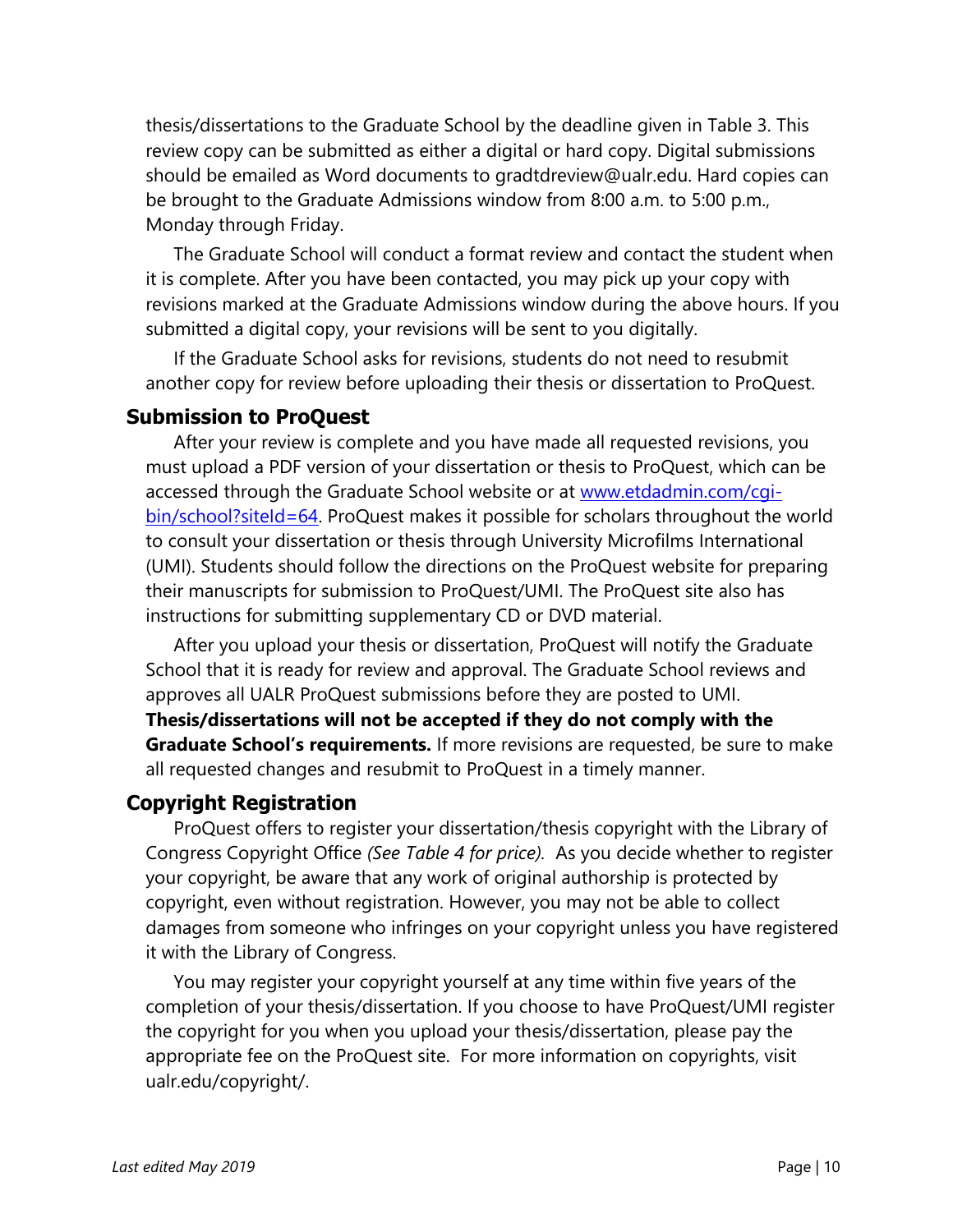If you used journal articles in your thesis or dissertation that have been published or submitted for publication elsewhere, please note that ProQuest allows you to place an embargo or restriction on your publication so that it is not distributed on the UMI site.

<span id="page-13-0"></span>

| <b>Item</b>        | <b>Required/Optional</b> | <b>Amount</b> | <b>Payment Method</b>                                          |
|--------------------|--------------------------|---------------|----------------------------------------------------------------|
| Copyright expenses | Optional                 | \$65          | Payable on ProQuest site                                       |
| Binding            | Optional                 | \$18 per copy | Payable at the UALR Cashier's Office<br>(Student Services 120) |

## **Table 4. Expenses**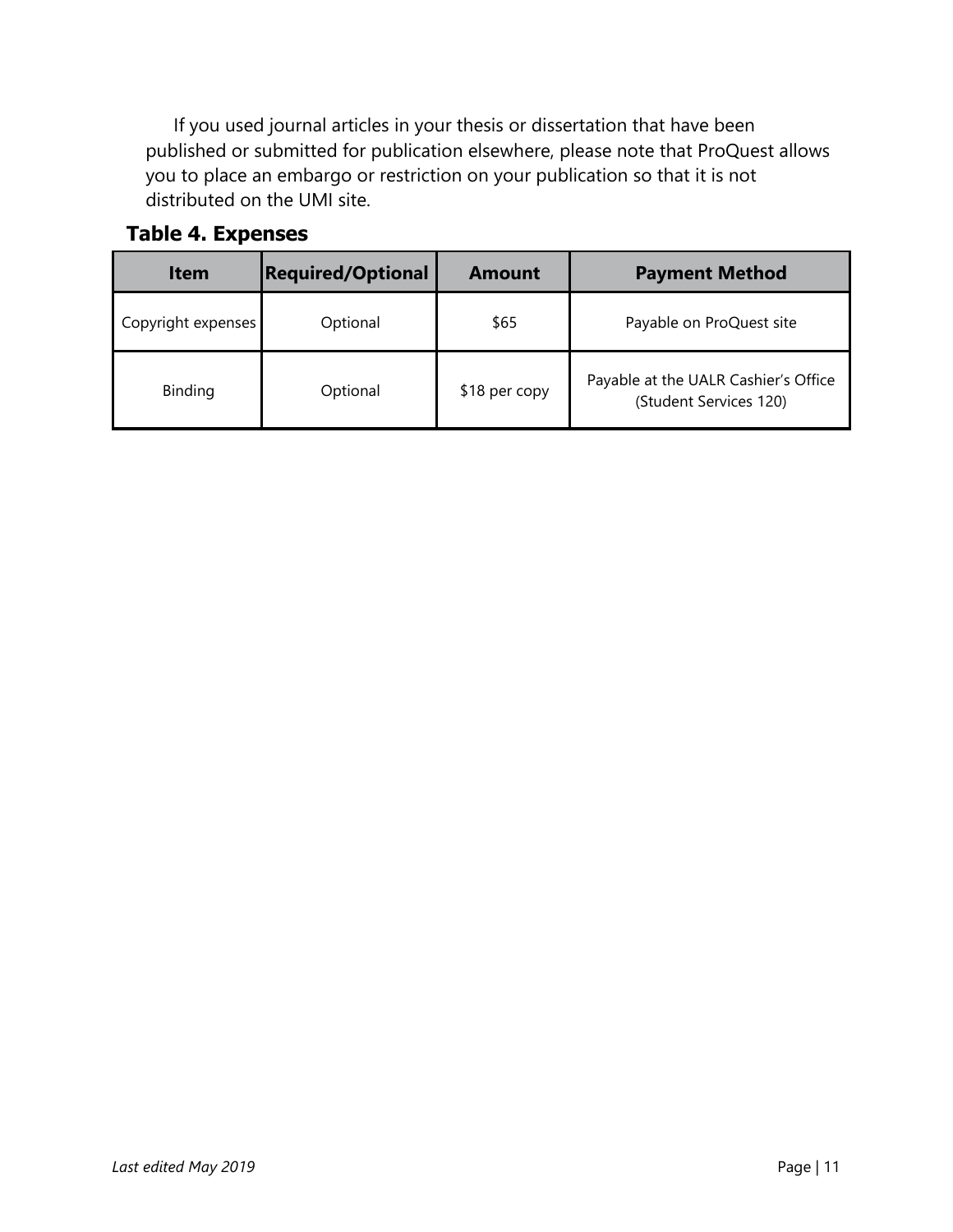# **OPTIONAL BINDING PROCEDURES**

As of spring 2014, the Graduate School no longer requires bound copies of thesis/dissertations. Some programs may still require bound thesis/dissertations; you should check with your program to verify requirements. You may also still order bound copies for personal use. If you or your program would like bound copies, you may order them through the Graduate School.

If you choose to bind, each copy submitted for binding must include a signed approval form (signature page) in place of the approval page. Additionally, each copy must include a signed fair use page. Please see

[ualr.edu/gradschool/home/thesis-and-dissertation-information](http://ualr.edu/gradschool/home/thesis-and-dissertation-information) for approval form templates.

The Graduate School recommends waiting to bind until after your dissertation/thesis has been accepted in ProQuest, but you may choose to bind any time after your successful defense.

## **Binding Steps**

Print out the desired number of copies of your thesis/dissertation. Thesis and dissertations must be single sided and printed in **all black ink** using a letter-quality or laser printer. We recommend using 24 lb. bond, acid-free, white paper. Paper does **NOT** need to be 100% cotton. 24 lb. bond, acid-free, white paper can be purchased in the UALR Bookstore and at local office supply stores.

Separate each copy with a piece of colored paper. Before delivering the copies to the Graduate School, pay the appropriate binding fees at the Cashier's office (*see Table 4 for price*). Deliver your copies to the Graduate Admissions window, along with a copy of your receipt for the Graduate School's records.

The Graduate School will send your copies to a bindery and email you when the bound copies are ready for you to pick up. If titles are too long to fit on the spine, they will be truncated using ellipses (see example below). The front cover of the book will include the full thesis/dissertation title.

<span id="page-14-0"></span>*Example of printing on book spine: Line 1— Name, Degree, Date. Line 2 —Title*

**Mary A. Smith, M.S. 2007 An Ethnographic Study of Indigenous. . .**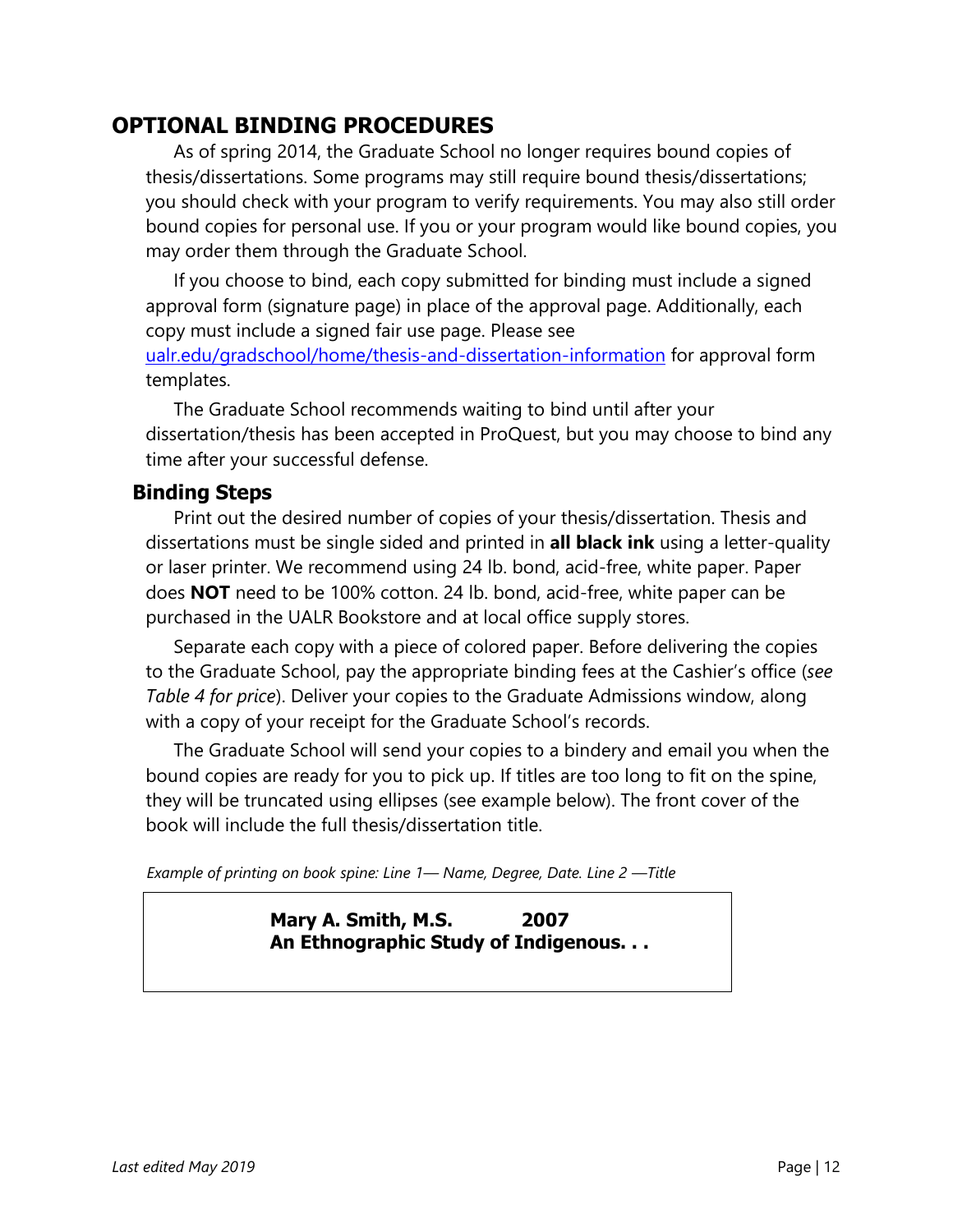## <span id="page-15-0"></span>**EXAMPLE PAGES**

#### **Note: "Thesis" is used in the following examples, but if you are writing a dissertation, you should replace every usage of it with "dissertation."**

The following are full-page examples of the title page, approval page (both advisor and co-advisor option), fair use and duplication page, and abstract page that must be included at the beginning of your thesis or dissertation.

The format of the version you create must have the exact same arrangement, wording, punctuation, capitalization, and spacing as the following examples, with your own information replacing the [bracketed] information. Your information should be in neither italics nor brackets unless otherwise explicitly stated, but it should be bolded if the example text is bolded. You should change the fonts to match the fonts you are using.

#### <span id="page-15-1"></span>**Title Page**

On the title page, be sure your formal degree is listed correctly. For example, use "Doctor of Philosophy" and not PhD, or "Master of Arts" and not Master's degree. Check with your program coordinator if you are unsure of the formal title of your degree.

#### <span id="page-15-2"></span>**Approval Page**

Include only one approval page, choosing the first option if you had one advisor or the second option if you had a co-advisor on your committee.

If you are having your thesis/dissertation bound, include lines for signatures above each name.

If your college requires the name of your college dean on the approval page, you should include a name block for the college dean **before** the graduate dean's name block. Please check with your advisor and graduate coordinator if you have questions about the required faculty approval in your college.

When creating a name block for your advisor (and co-advisor, if applicable), committee members, program coordinator, and the graduate dean on the approval page, do **not** include their titles—Dr., Mr., Ms., etc.—before their names and do **not**  include their academic degree, such as Ph.D., M.S., MD, etc.. Use only first and last name on the first line and academic rank and department, such as Professor of History, Associate Professor of Mathematics, etc., on the second line. Additionally, verify with each faculty member that you have the correct academic rank and department for each BEFORE you submit your thesis/dissertation.

#### <span id="page-15-3"></span>**Fair Use Page**

In the duplication section of the fair use page, include only the statement that you are agreeing to. If you are having your thesis/dissertation bound, add a line for your signature under the duplication section.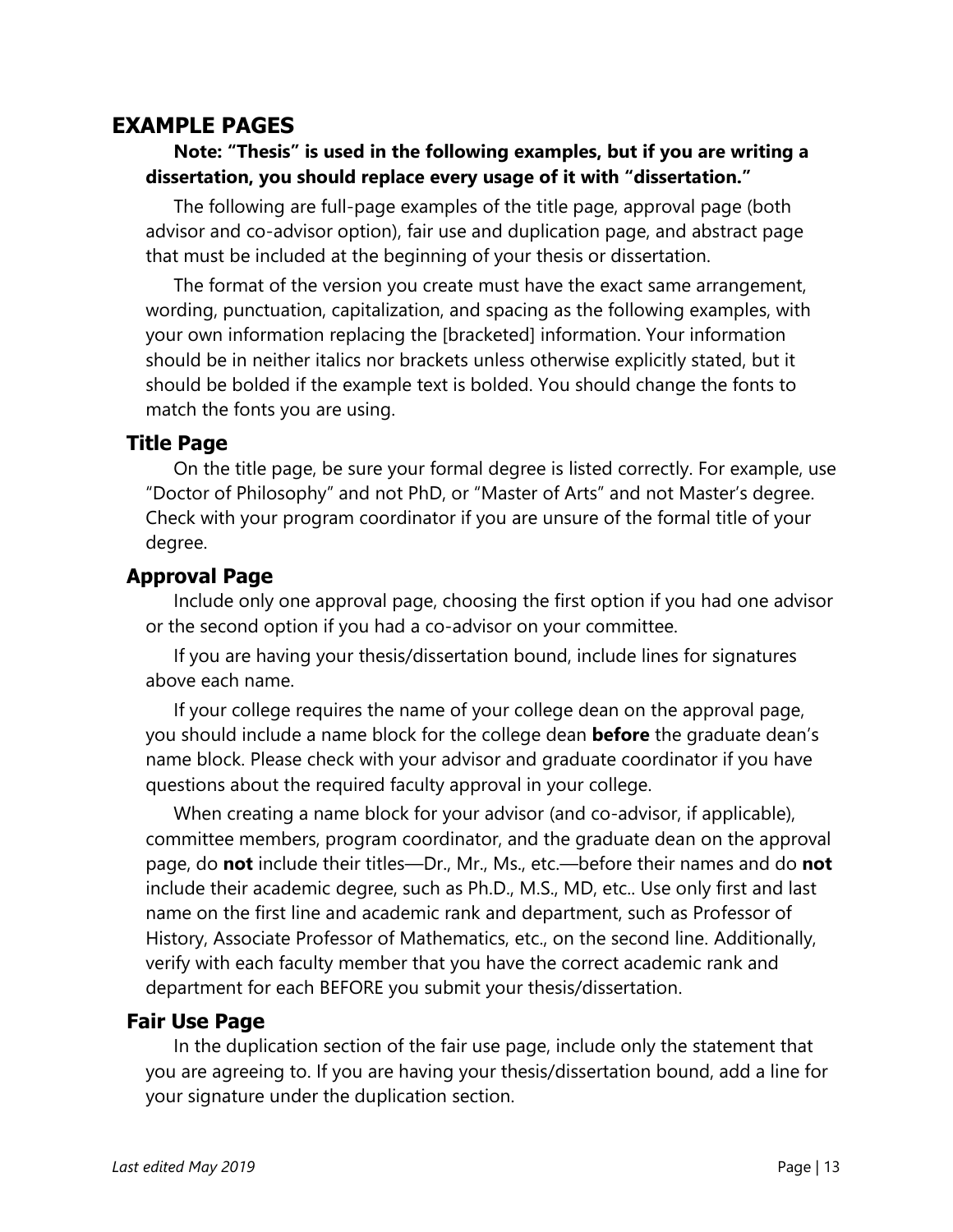#### [COMPLETE THESIS TITLE ALL IN CAPS]

A Thesis Submitted to the Graduate School University of Arkansas at Little Rock

in partial fulfillment of requirements for the degree of

#### [YOUR FULL DEGREE TITLE IN CAPS]

in [Program Title]

in the Department of [Department Name] of the College of [College Name]

[Month and Year of Graduation]

[Your full name as it appears on University records]

[Previous degrees, awarding institutions, and conferral years]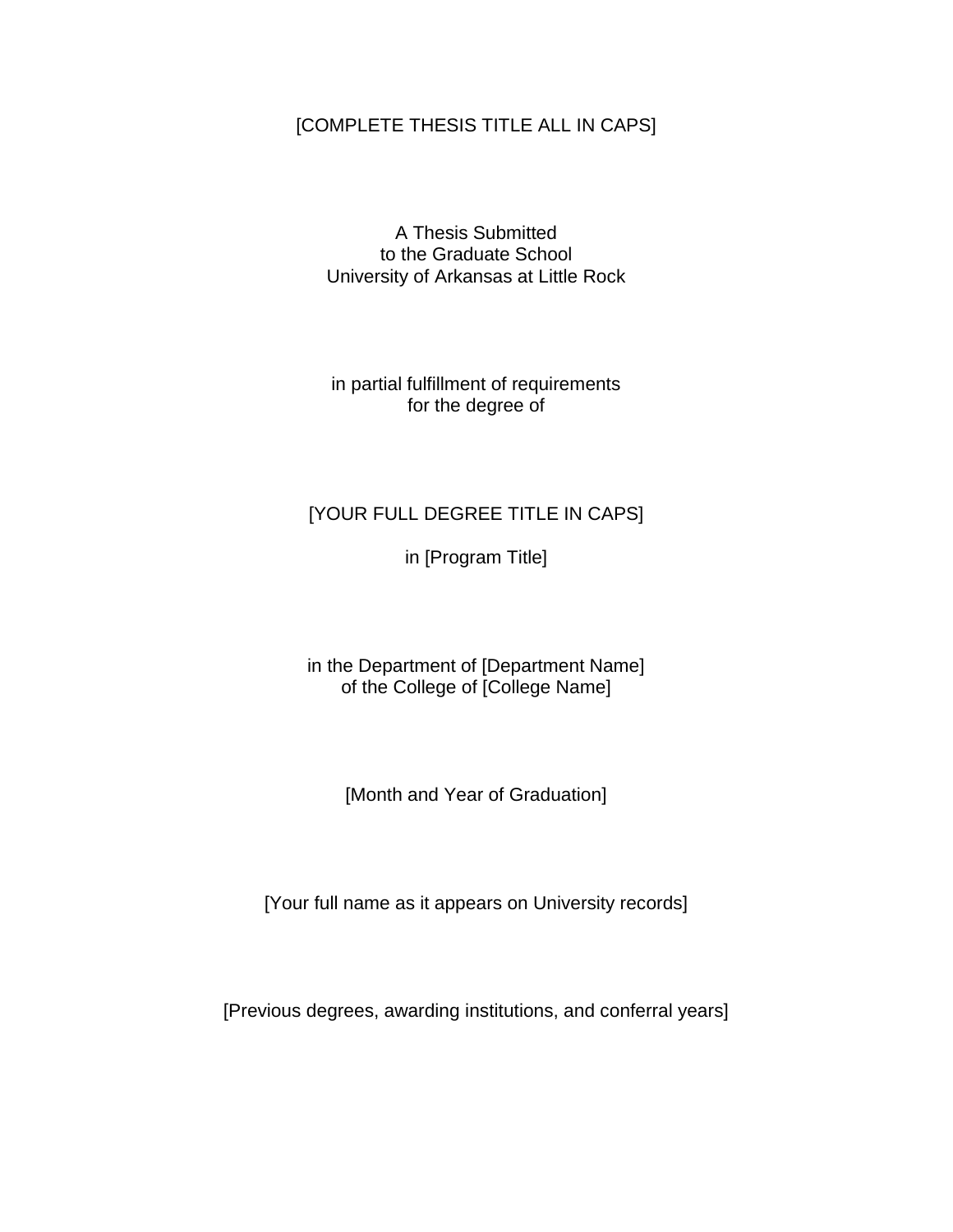© Copyright by [Your full name as it appears in university records] [The year of your degree]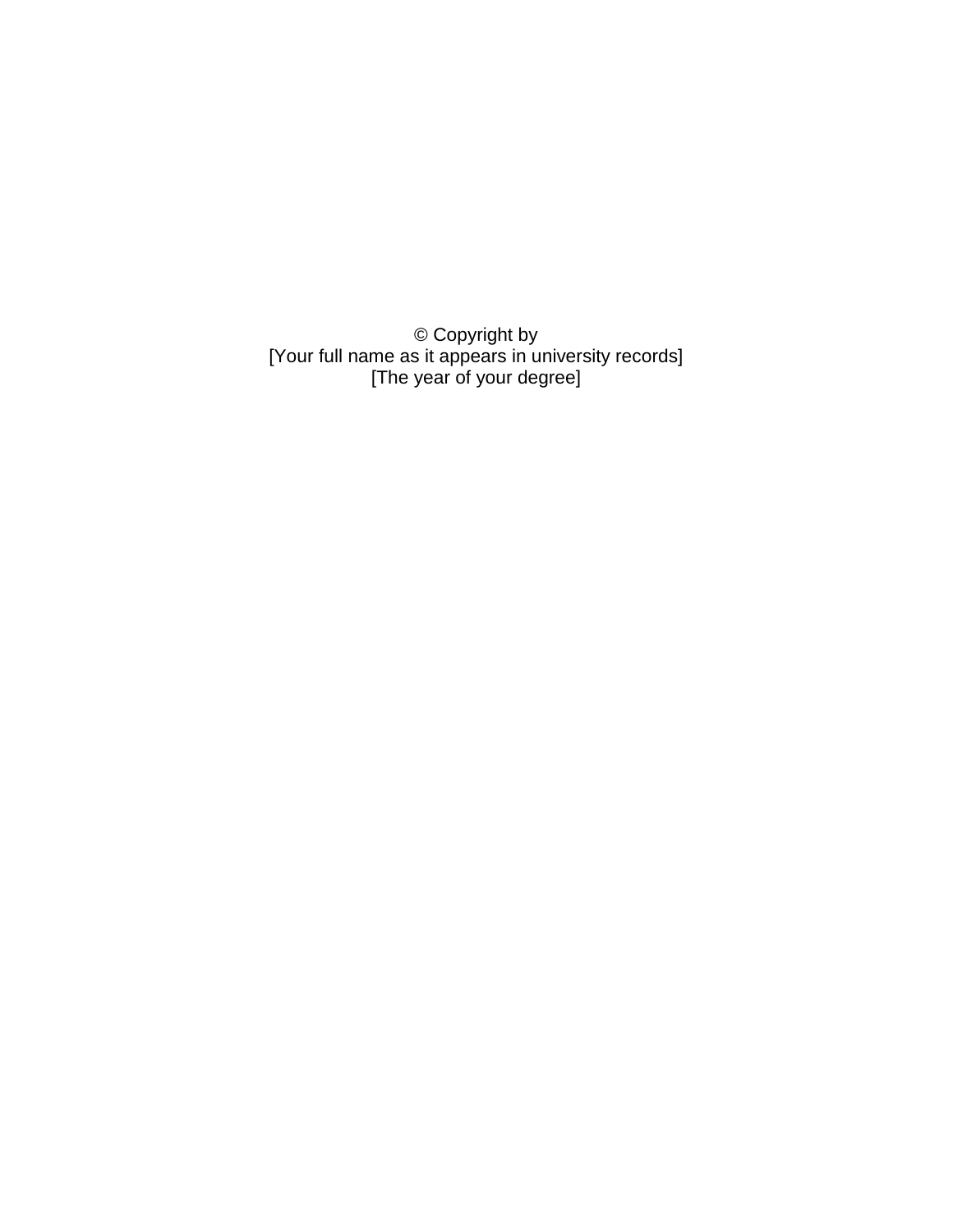#### *[Approval page, advisor option]*

This thesis, "[The Complete Title of Your Document]," by [your full name here as it appears on university records], is approved by:

Thesis Advisor:<br>
[Full name of Thesis Advisor] *(*For example, Bob Smith*)*  [Academic Rank and Department] *(*For example, Professor of Chemistry*)*

Thesis Committee [include as many name blocks as needed]:

[Full name of committee member] [Academic Rank and Department]

[Full name of committee member] [Academic Rank and Department]

[Full name of committee member] [Academic Rank and Department]

Program Coordinator: **[Full name of program coordinator]** [Academic Rank and Department]

Graduate Dean:

[Full name of Graduate Dean] [Academic Rank and Department]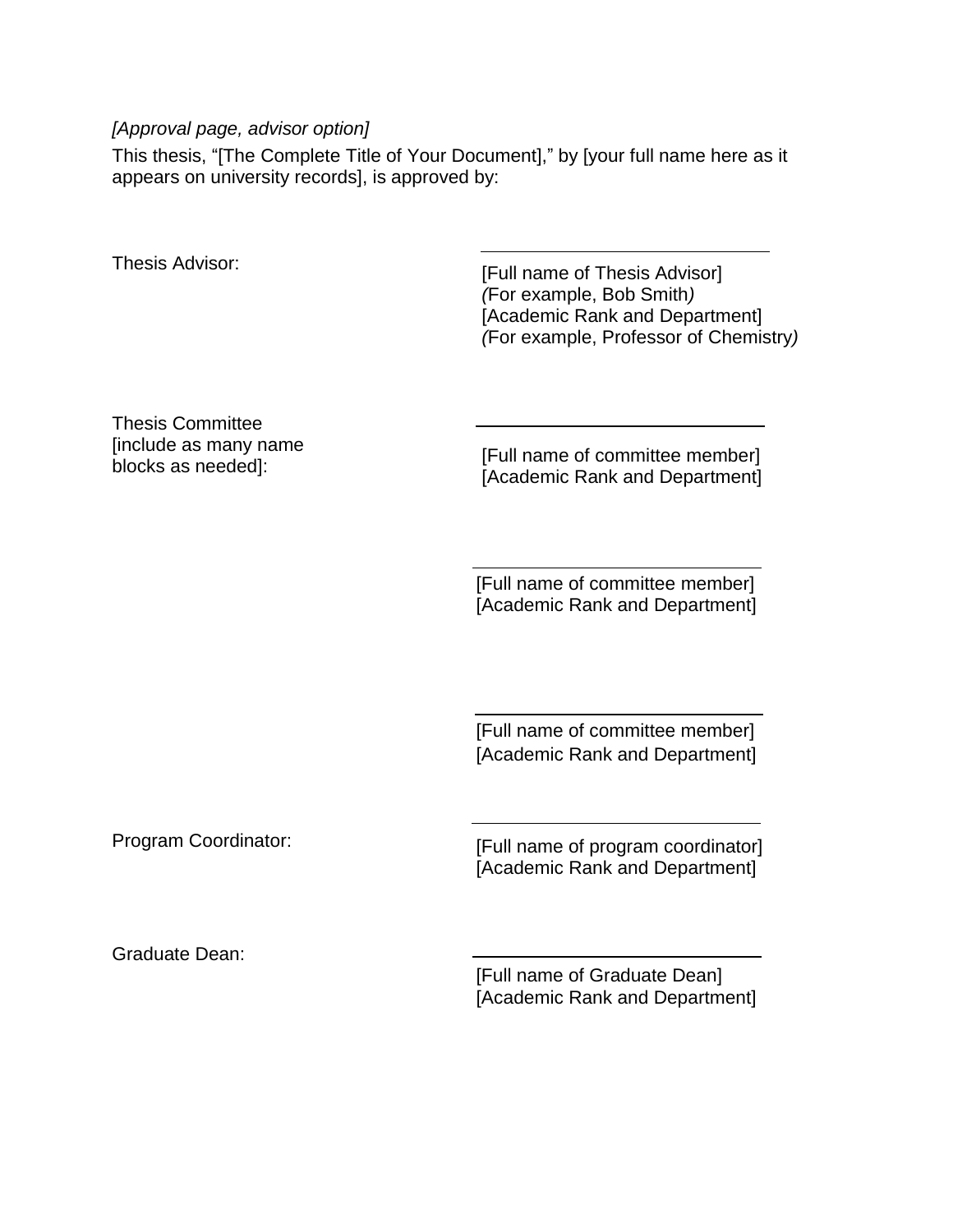## *[Approval page, co-advisor option]*

This thesis, "[The Complete Title of Your Document]," by [your full name here as it appears on university records], is approved by:

| Thesis Advisor:                                                        | [Full name of Thesis Advisor]<br>(For example, Bob Smith)<br>[Academic Rank and Department]<br>(For example, Professor of Chemistry) |
|------------------------------------------------------------------------|--------------------------------------------------------------------------------------------------------------------------------------|
| Thesis Co-Advisor:                                                     | [Full name of Thesis Co-Advisor]<br>[Academic Rank and Department]                                                                   |
| <b>Thesis Committee</b><br>[include as many name<br>blocks as needed]: | [Full name of committee member]<br>[Academic Rank and Department]                                                                    |
|                                                                        | [Full name of committee member]<br>[Academic Rank and Department]                                                                    |
|                                                                        | [Full name of committee member]<br>[Academic Rank and Department]                                                                    |
| Program Coordinator:                                                   | [Full name of Program Coordinator]<br>[Academic Rank and Department]                                                                 |
| <b>Graduate Dean:</b>                                                  | [Full name of Graduate Dean]                                                                                                         |

[Academic Rank and Department]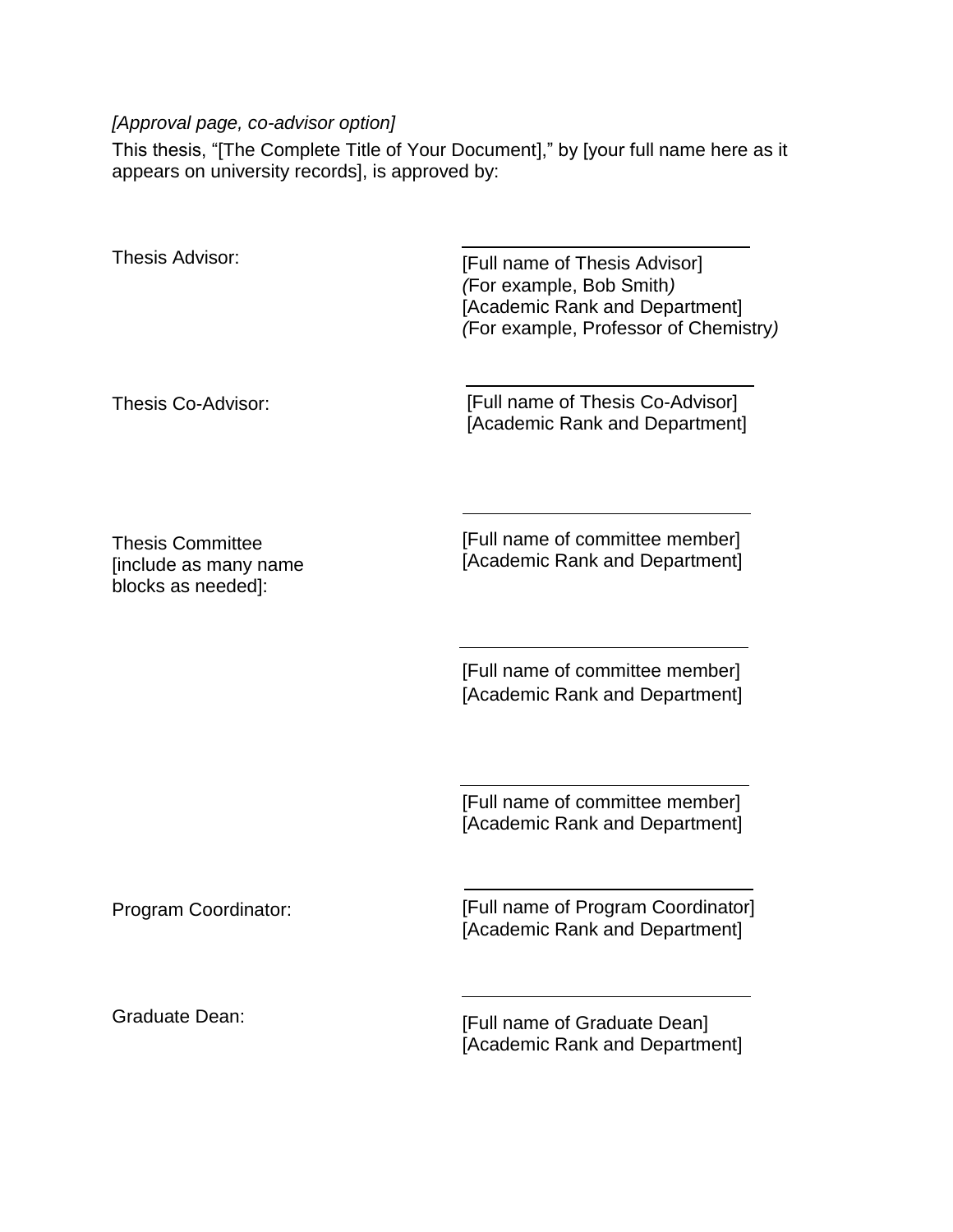#### **Fair Use**

This thesis is protected by the Copyright Laws of the United States (Public Law 94- 553, revised in 1976). Consistent with fair use as defined in the Copyright Laws, brief quotations from this material are allowed with proper acknowledgment. Use of this material for financial gain without the author's express written permission is not allowed.

#### **Duplication [Include only one]**

I authorize the Head of Interlibrary Loan or the Head of Archives at the Ottenheimer Library at the University of Arkansas at Little Rock to arrange for duplication of this thesis for educational or scholarly purposes when so requested by a library user. The duplication will be at the user's expense.

I refuse permission for this thesis to be duplicated in whole or in part.